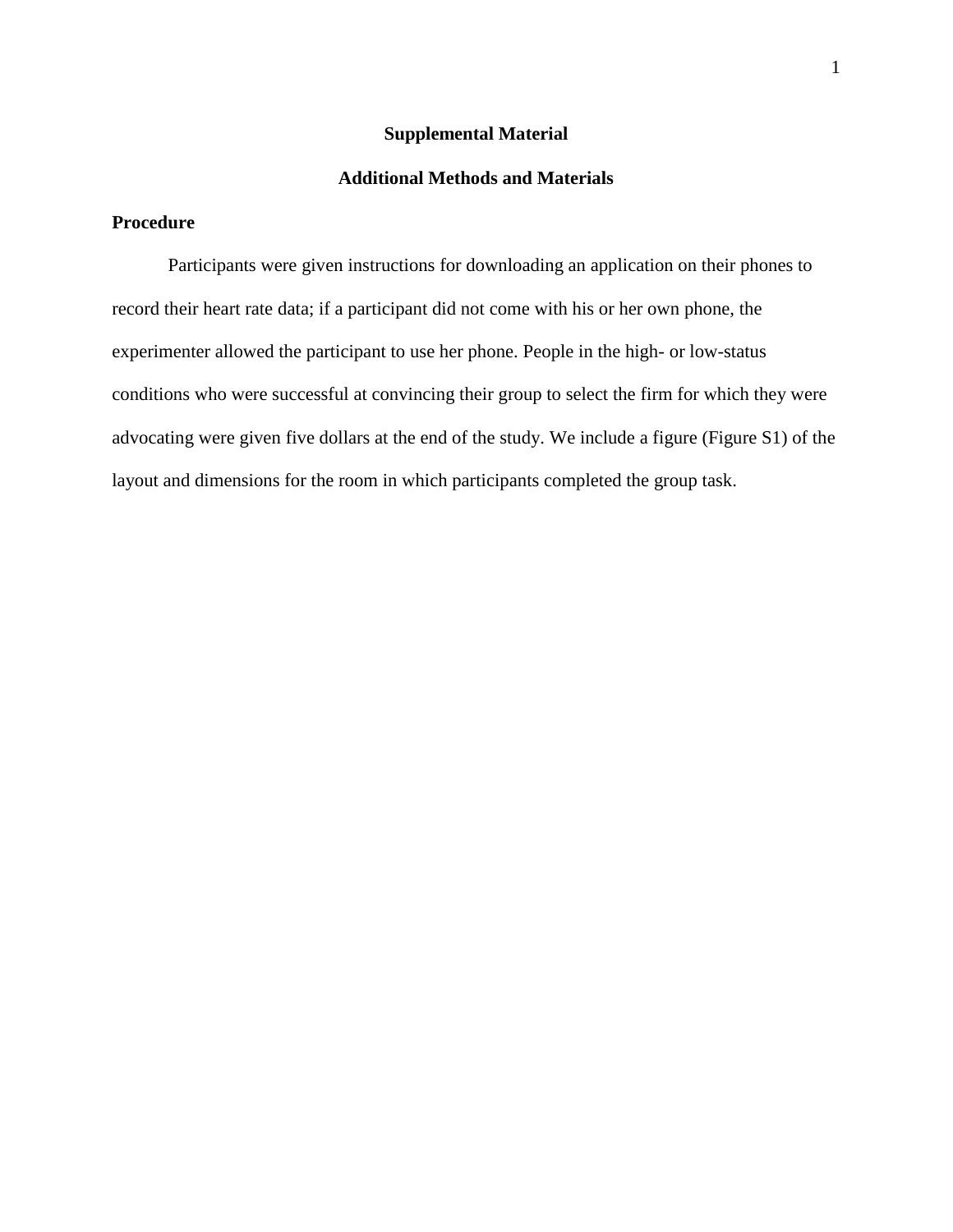

*Figure S1*. Layout and dimensions of the room in which participants completed the group task.

### **Measures**

**Behavioral measures.** Behavioral measures were only coded for groups that reached a decision; the videos for three groups were missing.

*Talk time.* Six research assistants were trained in coding the amount of time that

participants talked during the group decision-making task from videos of the task. After training,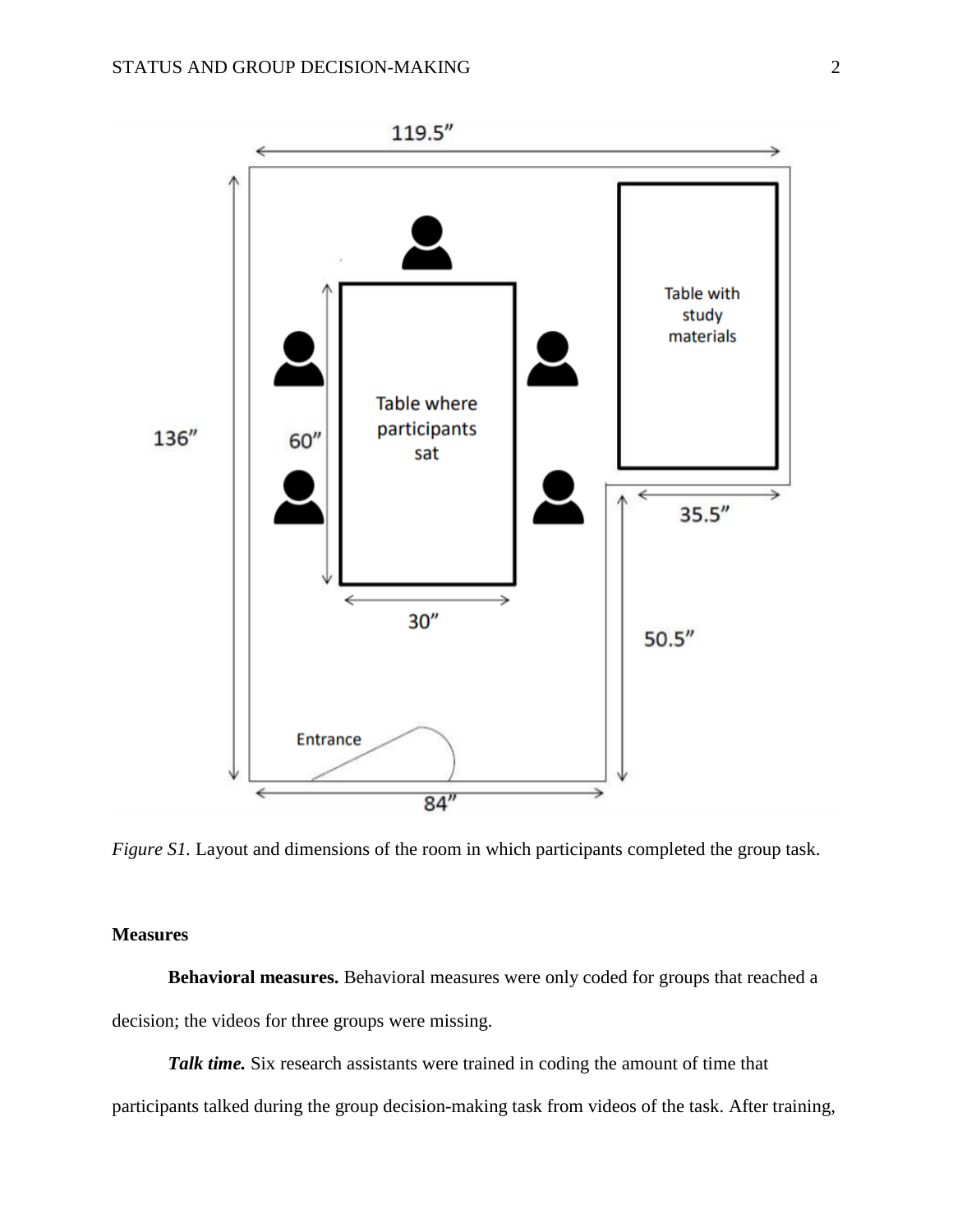one master coder overlapped with each additional coder for 15% of the participants. Interrater reliability was assessed using a one-way random effects single-measures ICC (Hallgren, 2012). The resulting ICCs were all in the "excellent" range (ICCs ranged from 0.83 to 0.98; Cicchetti, 2001) indicating that talk time was coded similarly across coders.

*Behavioral attempts at influence***.** Two research assistants were trained in coding the number of times that people advocated for a specific search firm. For example, a participant might say "I think we should choose search firm 2 because it has international offices which would help expand our search" or "I vote for search firm 4 because we have used them in the past." After training, both coders overlapped with each other for 25% of the videos. Interrater reliability for the number of times people advocated for a specific search firm was assessed using a two-way random effects single-measures, absolute agreement ICC (Hallgren, 2012). The resulting ICC was in the "good" range (*ICC* = .74; Cicchetti, 2001) indicating that behavioral attempts at influence were coded similarly across coders. Coders also indicated the specific firm for which participants were advocating. We found that when low- and high-status group members made pitches for a particular firm, 76.6% of the time, they advocated for their assigned search firms, indicating that these group members were indeed trying to influence the group in the manner they were assigned.

Of the times that group members advocated for unassigned search firms, almost all of them (91.9%) were made when group members had also made one or arguments in favor of their assigned firm at some point during the decision-making task. For example, a participant might be assigned to argue for search firm 5 and say, "We should pick Firm 5 because they know specifically about our industry, although Firm 1 also seems good because they specialize in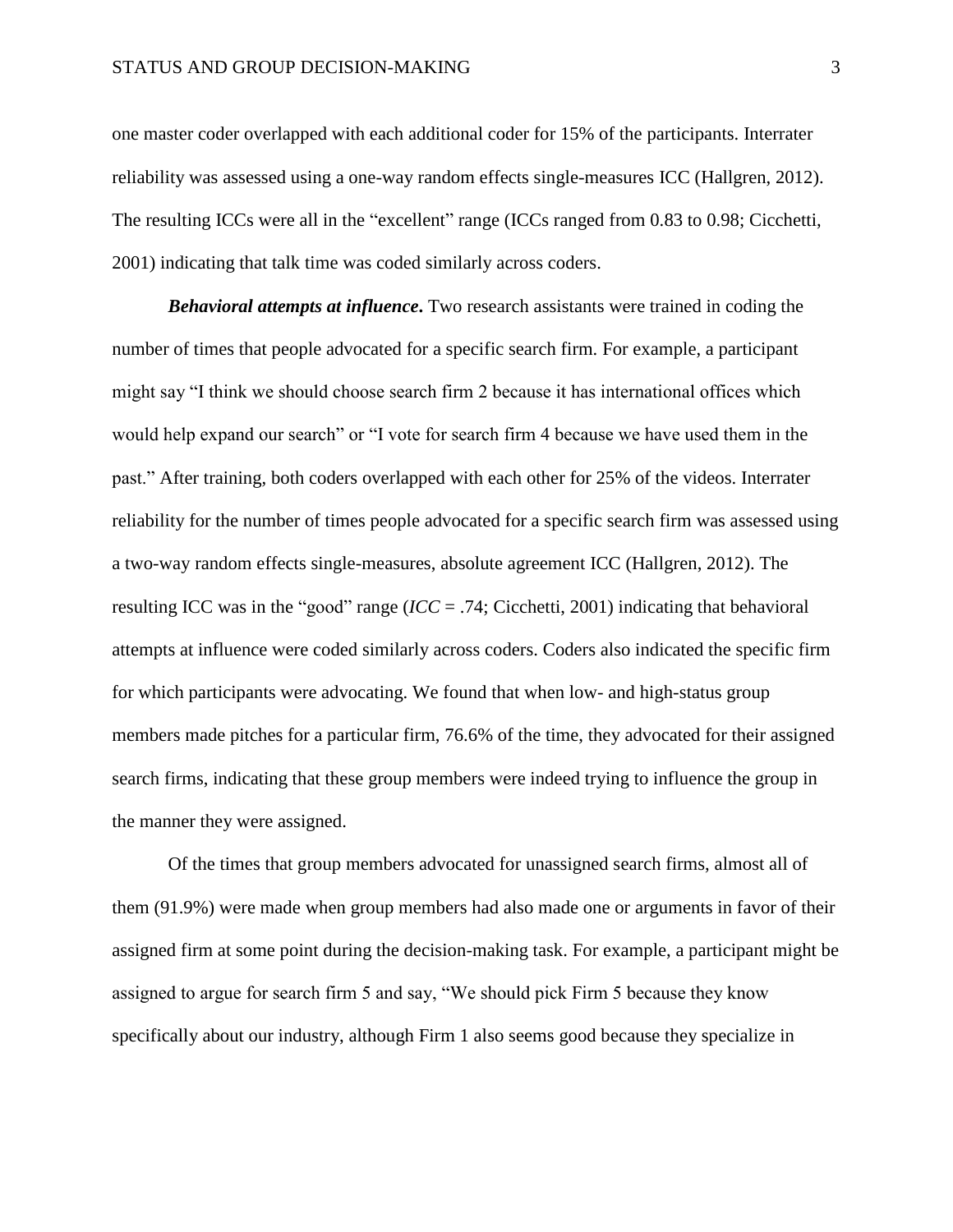mergers and acquisitions executives." This would count as one pitch for firm 5 and one pitch for firm 1.

#### **Round robin ratings.**

**Perceptions of attempted influence.** Participants individually rated the extent to which they thought each group member (1) wanted to influence the final decision and (2) wanted a particular decision over others on scales of 1 (*not at all*) to 7 (*very much*; for the exact items, see https://osf.io/axfrb/). These two items were averaged to form an attempted influence composite  $(r = .83, p < .001).$ 

*Perceptions of persuasiveness***.** On a scale of 1 (*not at all*) to 7 (*extremely*), participants individually rated the persuasiveness exhibited by each group member ("How persuasive was group member X during the task?"). Perceptions of attempted influence and perceptions of persuasiveness were significantly correlated,  $r = .51$ ,  $p < .001$ .

#### **Additional Analytic Details**

#### **Physiological Linkage**

Because linkage scores are round robin (i.e., each person in the group has a dyadic score with each other member of the group), we were able to test whether there was significant variance due to respondent (e.g., some people show linkage to their partners in general, and others do not), variance due to partner (e.g., some people are always linked to, and others are not), and variance due to group (i.e., in some groups, linkage is stronger than in other groups), but we did not find significant variance for respondent, partner, or group, and so we trimmed them from the model to achieve convergence. Thus, in the models we present, we ran models that treated the dyad as the unit of analysis. The intraclass correlation allowed us to model the non-independence between dyad members' levels of linkage with each other. A negative ICC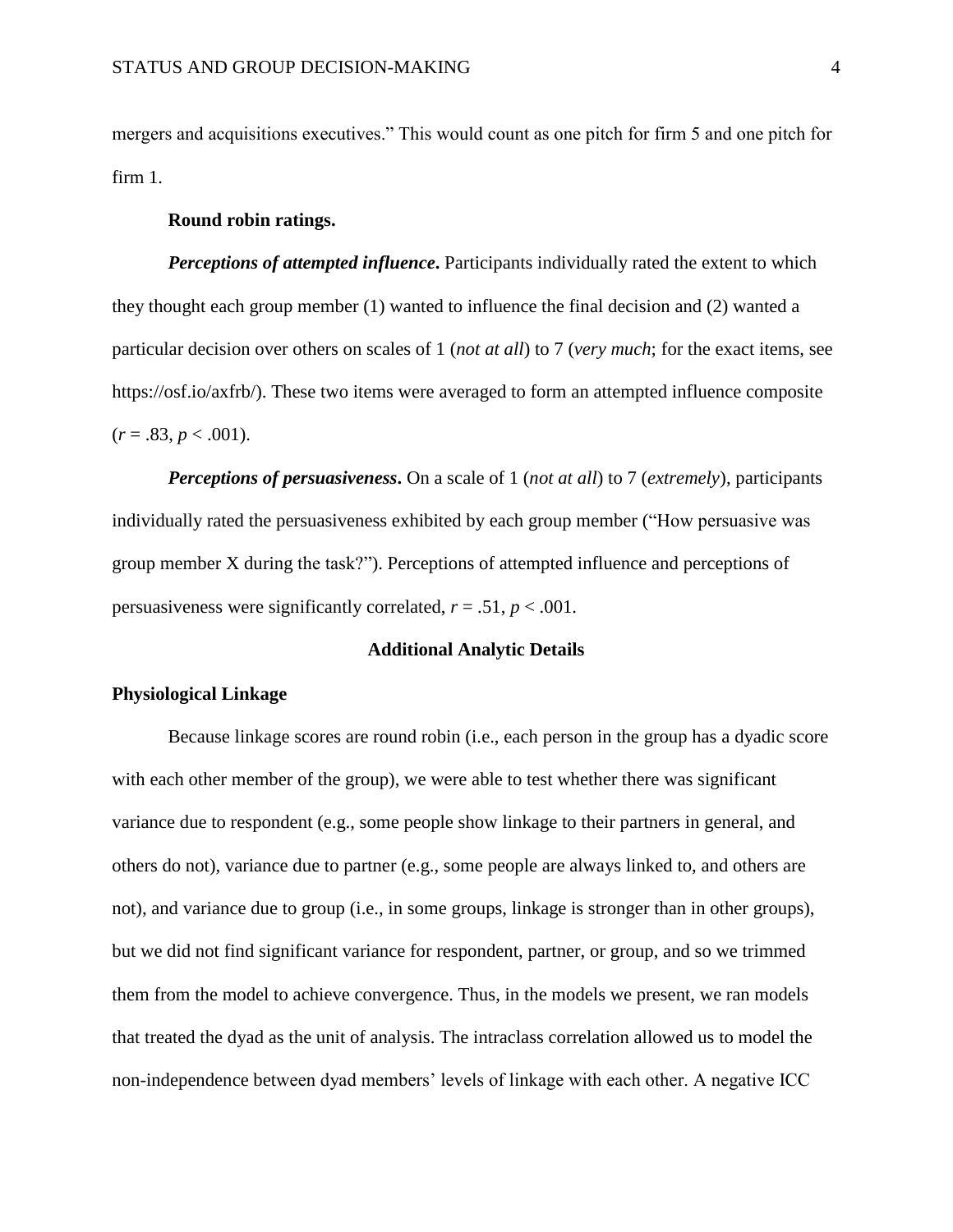was found (*ICC* = -0.24, *SE* = 0.07, Wald *Z* = -3.24, *p* = .001), indicating that the more influenced one participant was by another member of the group, the less that group member was influenced by him or her.

#### **Additional Results**

Unless otherwise noted (e.g., for longitudinal outcomes), we ran two sets of models for each outcome measure. In the first, we examined the effect of status on each measure (comparing high-, middle-, and low-status participants); in the second, we examined associations between each outcome measure and successful persuasion of the group (which we measured as the group making a final choice that matched the choice the high- or low-status member was arguing for).

#### **Talk Time**

We modeled the amount of time people talked per 30-second interval of the task; we included a main effect of status, a linear effect of time in the models and a Status  $\times$  Time interaction term (see Fitzmaurice, Laird, & Ware, 2011). Group members were nested within groups, and group members were treated as indistinguishable by forcing equality constraints on their variances and covariances (see West, 2013). We specified a random intercept and slope for time, as well as the within-person covariance between them. We found a main effect of status,  $F(2, 200) = 6.37$ ,  $p = .002$ , such that high-status participants talked significantly more than both low-status and middle-status participants (*p*s < .026; see Table S1). Low- and middle-status participants did not differ in talk time,  $p = .38$ . There was no main effect of time,  $F(1, 143) =$ 0.16,  $p = .69$ , nor an interaction between time and status,  $F(2, 179) = 1.57$ ,  $p = .21$ . Lastly, we found that, regardless of status, successful persuaders did not talk more than others in the group overall nor did they show different trajectories in talking over time (*ps > .*65; see Table S2).

## **Behavioral Attempts at Influence**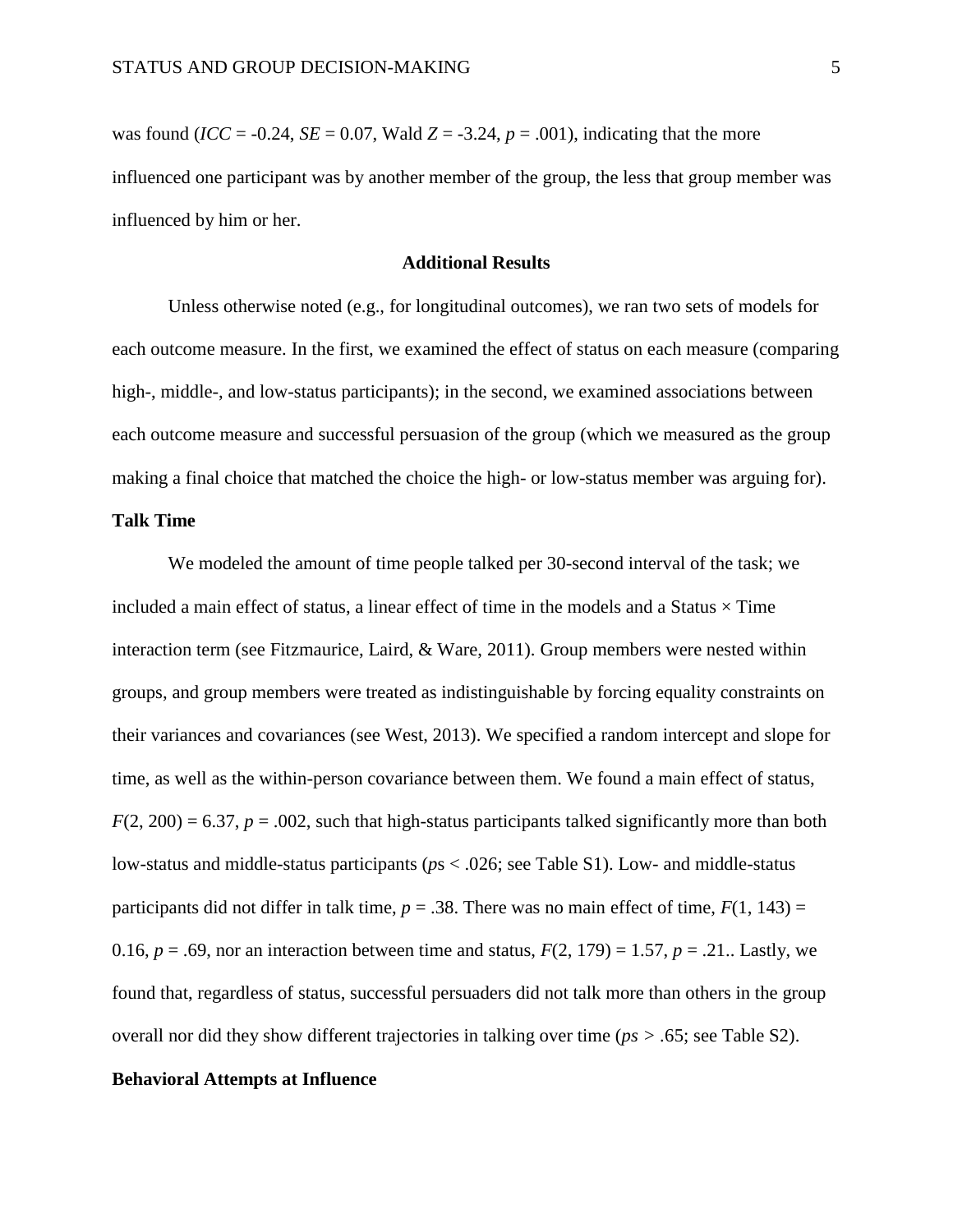We used Generalized Estimating Equations (GEE), with a Poisson distribution and a log function, to account for the non-independence between group members. We found a main effect of status on behavioral attempts at influence, Wald  $\chi^2(2) = 16.73$ ,  $p < .001$ , such that high-status individuals advocated for a particular firm more times than middle-status individuals  $(p < .001)$ and more than low-status individuals ( $p = .005$ ; see Table S1). Low- and middle-status individuals did not differ from one another  $(p = .27)$ . Lastly, we found that, regardless of status, successful persuaders did not advocate for firms more times than others in the group, Wald  $\chi^2(1)$ = 0.99, *p* = .32 (see Table S2).

#### **Perceptions of Attempted Influence**

We examined round-robin ratings of attempted influence, using the Social Relations Model (Kenny, Kashy, & Cook, 2006), with a two-way random effects model of variance in which perceiver and target were treated as random (there was no variance due to group and so this random effect was trimmed from the model).

We found a main effect of status,  $F(2, 188.47) = 17.04$ ,  $p < .001$ , such that high-status individuals were perceived as trying to influence the group more than middle-status individuals  $(p < .001)$  and more than low-status individuals  $(p = .015)$ ; see Table S1). Low-status individuals were perceived as trying to influence the group more than middle-status individuals ( $p = .008$ ). Thus, high- and low-status participants—who were both directed to convince the group to choose a particular firm—were rated as attempting more influence than middle-status participants. Furthermore, high-status people were seen as trying to influence the group even more than lowstatus people. Lastly, we found that, regardless of status, successful persuaders were not rated as trying to influence the group more than others in the group overall,  $F(1, 76.80) = 2.27$ ,  $p = .14$  2b (see Table S2).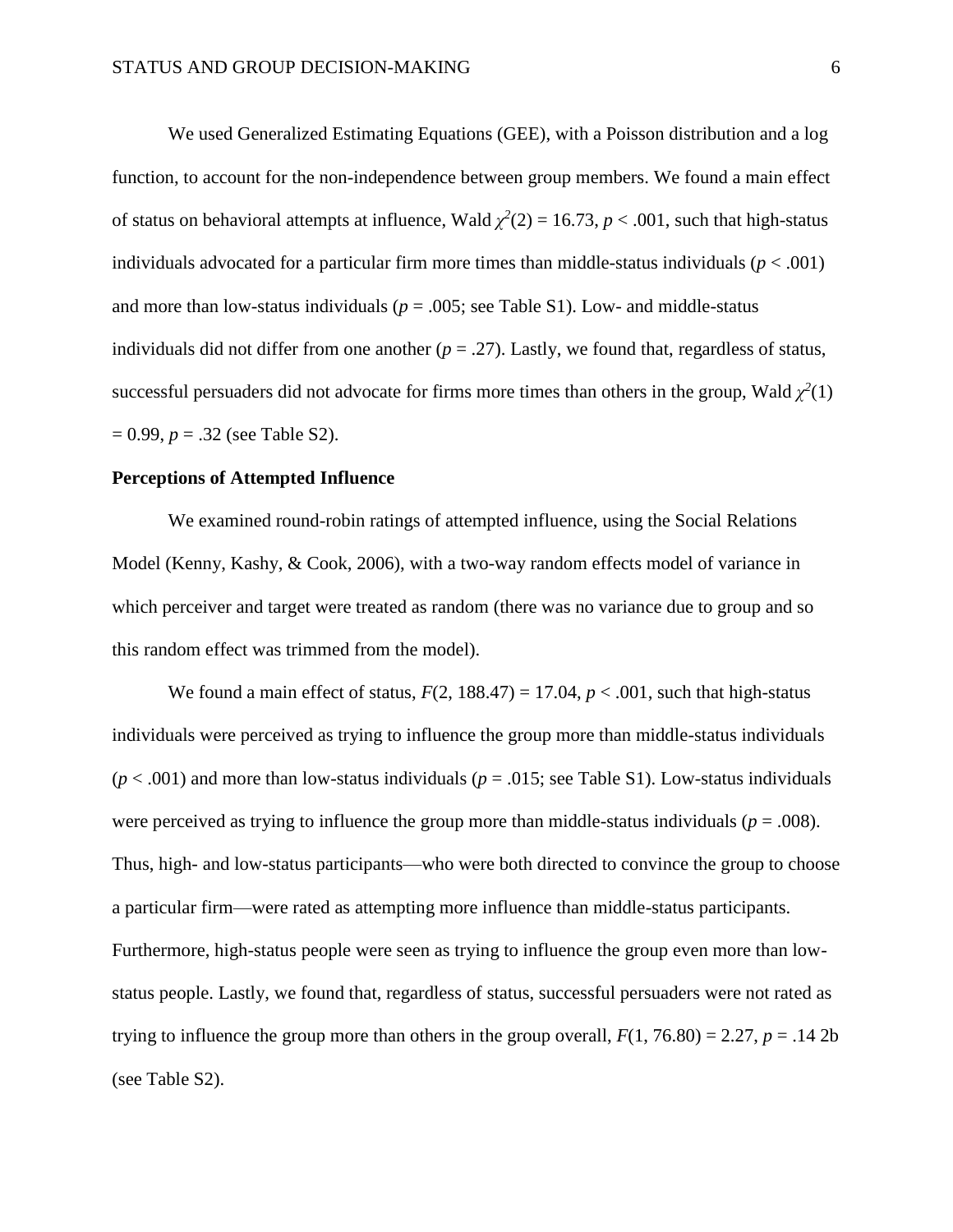### **Perceptions of Persuasiveness**

We examined whether perceptions of persuasiveness differed as a function of the status of the person being judged. Status did not have an effect on perceptions of persuasiveness, *F*(2,  $200.27$ ) = 1.25,  $p = 0.29$ . We next tested whether people who were perceived as persuasive would be more likely to successfully persuade others. Although success was measured at the end of the group task, we treat it as a "predictor" in these models to account for the non-independence among participants in the same group. We used Generalized Estimating Equations (GEE) with a binomial distribution and a logit function. The main effect of partner success was significant,  $F(1, 73.25) = 21.29$ ,  $p < .001$ : not surprisingly, judging people as persuasive was more likely to be associated with successful persuasion than not.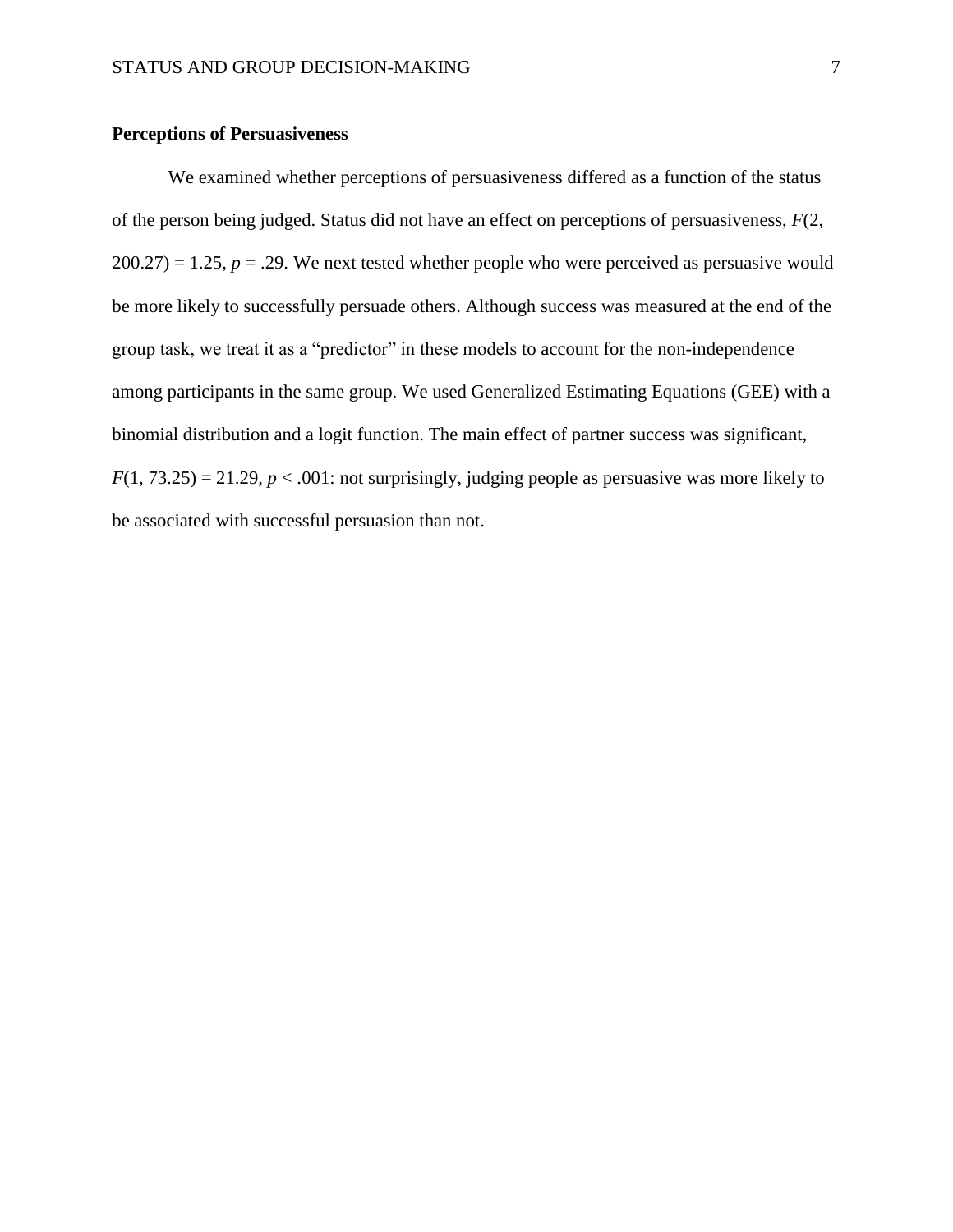## Table S1

# *Means for Outcome Variables as a Function of Status*

|                        | High-Status                | Middle-Status              | Low-Status                 | <i>p</i> -value<br>for<br>effect<br>of<br>status |
|------------------------|----------------------------|----------------------------|----------------------------|--------------------------------------------------|
| Talk time              | 8.57(8.91)<br>[7.88, 9.26] | 4.85(6.65)<br>[4.55, 5.15] | 5.96(7.61)<br>[5.36, 6.55] | .002                                             |
| Behavioral attempts at | 2.44(1.68)                 | 1.40(1.26)                 | 1.61(1.18)                 | .001                                             |
| influence              | [1.89, 2.98]               | [1.17, 1.63]               | [1.23, 2.00]               |                                                  |
| Perceptions of         | 5.30(1.38)                 | 4.22(1.54)                 | 4.73(1.66)                 | .001                                             |
| attempted influence    | [5.09, 5.51]               | [4.09, 4.36]               | [4.47, 4.98]               |                                                  |
| Perceptions of         | 4.33(1.52)                 | 4.06(1.48)                 | 4.29(1.61)                 | .29                                              |
| persuasiveness         | [4.09, 4.56]               | [3.93, 4.20]               | [4.05, 4.54]               |                                                  |

*Note:* Standard deviations are in parentheses. 95% confidence intervals are in brackets. Talk time

is presented in seconds per 30-second interval.